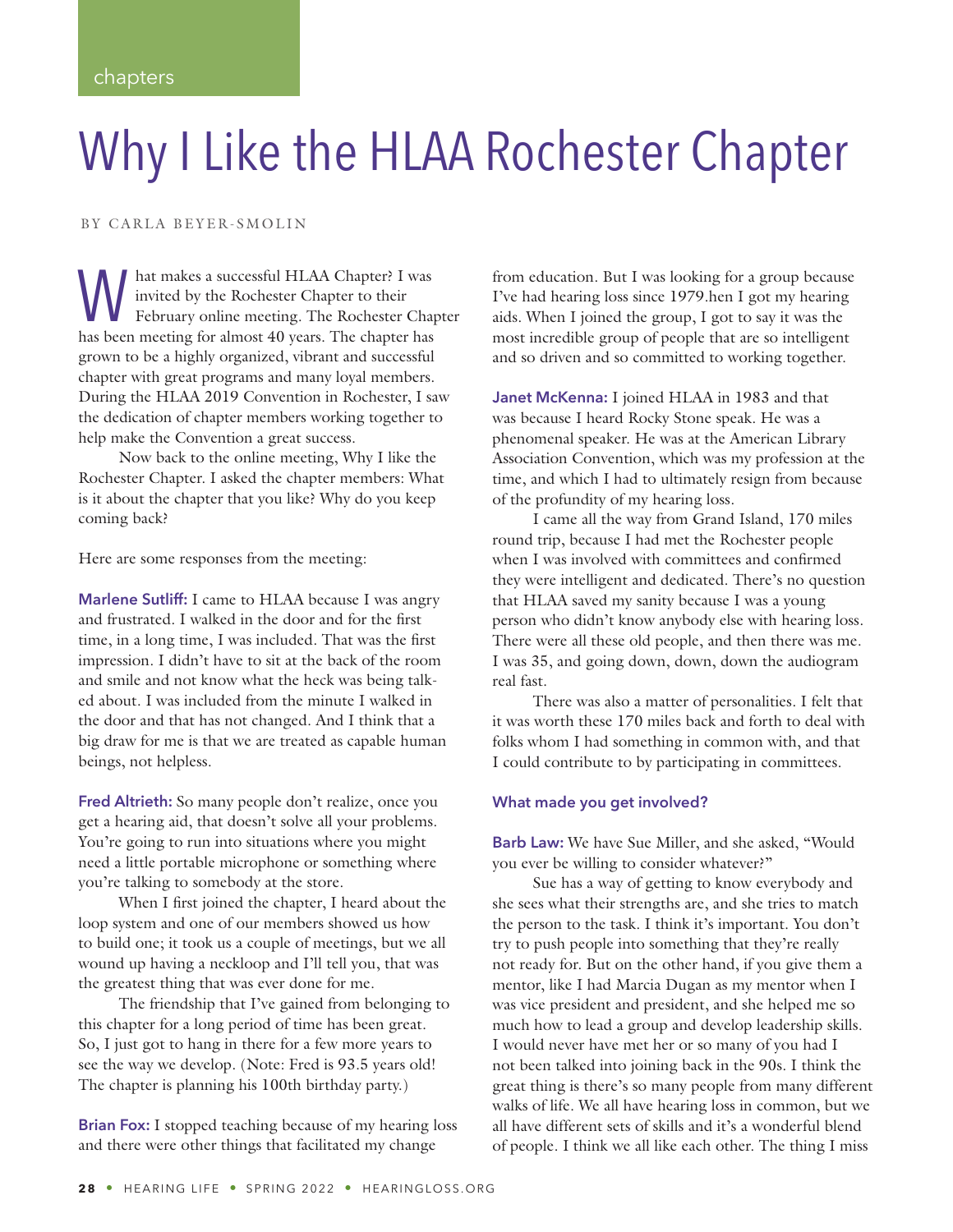most is being able to get together without masks and having all those good refreshments and parties and things that we enjoy doing together.

**Barb Rice:** I feel that I missed an awful lot because I didn't find out about this organization till about five years ago and I happened to read something in the newspaper, and thought, well, that certainly would help me, because I've had trouble with hearing loss all my life. But I have to say that these are the most wonderful people. Thank you all for being a wonderful group.

**Pete Fackler:** I'm going to change the question a little bit, because I think Carla is trying to figure out how she can work with chapters and help them grow and sustain themselves. It is about the people. We have outstanding people. We have quality and quantity, and there's just a lot of exciting things happening.

But I think that begs the question. The question is how do you make that work? Barb Law hit the nail on the head. It's involving people. They show up on our doorstep or we learn about them, and we initiate a discussion, and Sue gets the credit. She does. She's been so effective, and we've all learned from her.

She's saying, "Would you ever consider?" She and others have been so good about accepting the answer. Some people don't want to do much. They just want to take a little niche place, and then they may grow. And it depends on our lives. Who is working and who's not?

I think there's another piece though that's really important. Some of this group, Carla — this is like a full-time job. It fills the day. There is so much work.

So that's an issue in terms of growing, sustaining, developing, carrying it on. It has required people who want to and can really devote the time that's needed, as well as the inspiration and all that.

**Michelle Gross:** Well, actually I've thought about this, and I can give some practical input.

Hearing people see you wear hearing aids and they don't want to say anything, but here, people jump right in. We're always looking forward. We're looking to be more inclusive, which feels very worthwhile. We welcome newcomers and discuss their hearing loss.

Sue has a very unique ability to find a person's interest and hone in on that. She and all of us can accept a "no." So, if somebody says no, you're not hammered, you're not badgered. Instead, you're encouraged. People are encouraged to come to any committee meeting. They don't have to join. People don't want commitments and they're afraid of them. You're told you can come, just see

what it's like. If you like it, fine. You don't have to do anything. You don't have to participate and before you know it, you're with a group of like-minded people and you can't wait to do something. You take on a small task and the next thing you know, you're taking on another task and another.

The other thing is that also a function that Sue has done and others to a little bit lesser extent, Sue belonged to every committee, and if you look at our table of organization, we have many of them.

She devoted herself to that, and that allowed for good communication among committees, because that often doesn't happen, and when you have a group with a lot of committees, you could be working at cross purposes, or two or three committees are working on the same thing.

This way there is good communication, so solving that communication issue of how one group communicates with another, maybe it's through a board, needs to be addressed.

If you're a small group, you can't do everything, so you work toward a common goal.

The other thing is there isn't any back biting in the chapter. Like everybody else, we all have our personalities, and some of us are easier to get along with than others. But that's taken into consideration. Everybody's treated well. Everybody's treated fairly. We're not talking about people behind their back. You approach somebody by getting to know them and getting to know how to work with them, rather than fighting or talking abou them.

So, I think all of those things make people feel welcome and productive and not put upon.

**Bruce Nelson:** You need to find the right leadership, and to have deep leadership. You need to find people who know how to lead a group. When the newsletter needed an editor, Sue asked, can you do one issue? Now I'm doing my 18th.

**Sue Miller:** When we first started, and many of you probably don't realize, when we first started, instantly we had someone leave, but then we also had a vice president, and I can still remember the expression on Vern [Thayer's] face when we were writing the bylaws.

He said, "I know the vice president is really the president-elect." From the very beginning, we had a vice president who would go on — you could serve for, initially it was only one year and then it went for two years. The vice president was being groomed to move on up. So, we've always had a series of vice presidents, and then other people waiting in the wings who were good leaders.